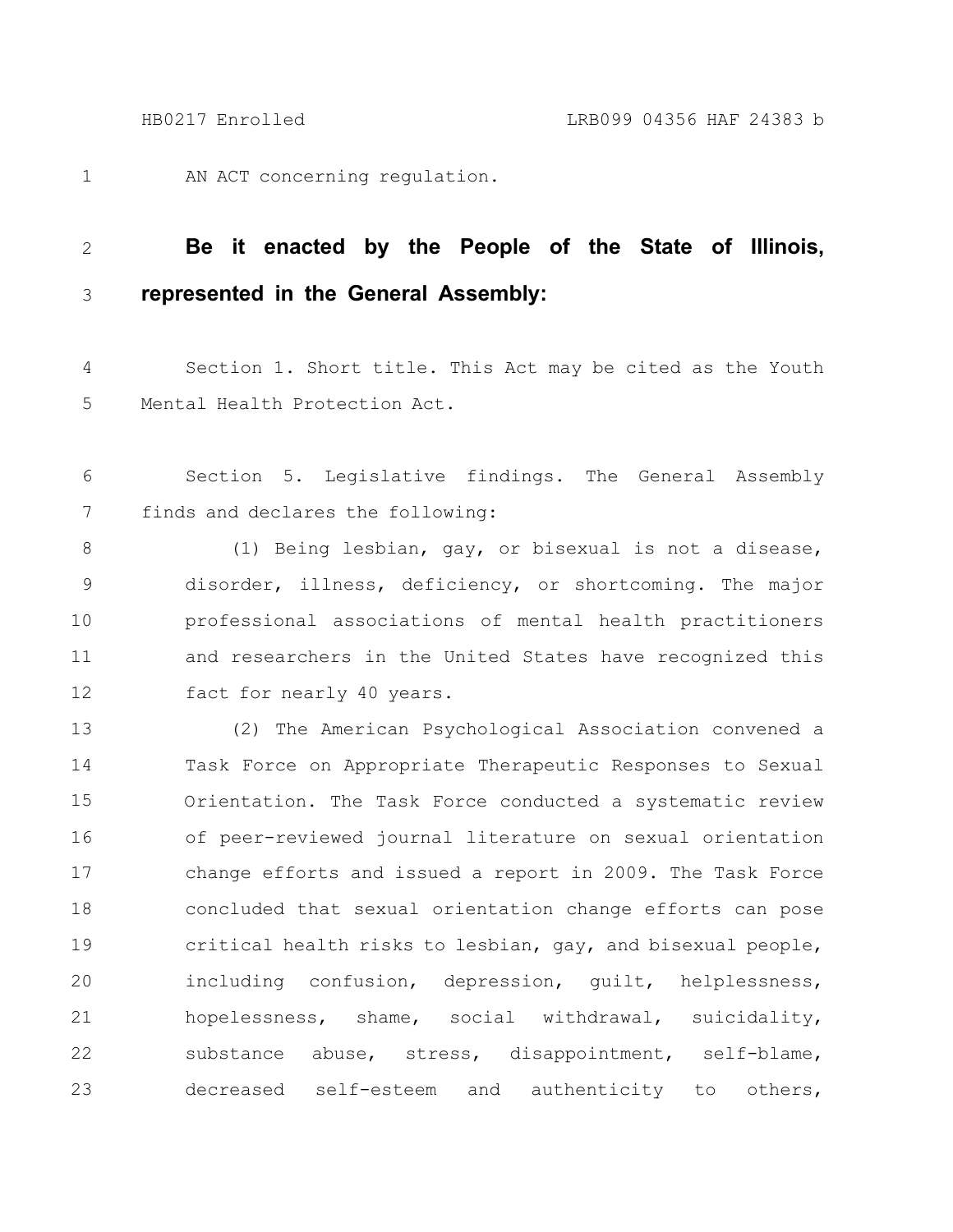HB0217 Enrolled - 2 - LRB099 04356 HAF 24383 b

increased self-hatred, hostility and blame towards parents, feelings of anger and betrayal, loss of friends and potential romantic partners, problems in sexual and emotional intimacy, sexual dysfunction, high-risk sexual behaviors, a feeling of being dehumanized and untrue to self, a loss of faith, and a sense of having wasted time and resources. 1 2 3 4 5 6 7

(3) The American Psychological Association issued a resolution on Appropriate Affirmative Responses to Sexual Orientation Distress and Change Efforts in 2009 that states: "The American Psychological Association advises parents, guardians, young people, and their families to avoid sexual orientation change efforts that portray homosexuality as a mental illness or developmental disorder and to seek psychotherapy, social support, and educational services that provide accurate information on sexual orientation and sexuality, increase family and school support, and reduce rejection of sexual minority youth.". 8 9 10 11 12 13 14 15 16 17 18 19

(4) The American Psychiatric Association published a position statement in March of 2000 that states: "Psychotherapeutic modalities to convert or 'repair' homosexuality are based on developmental theories whose scientific validity is questionable. Furthermore, anecdotal reports of 'cures' are counterbalanced by anecdotal claims of psychological harm. In the last four 20 21 22 23 24 25 26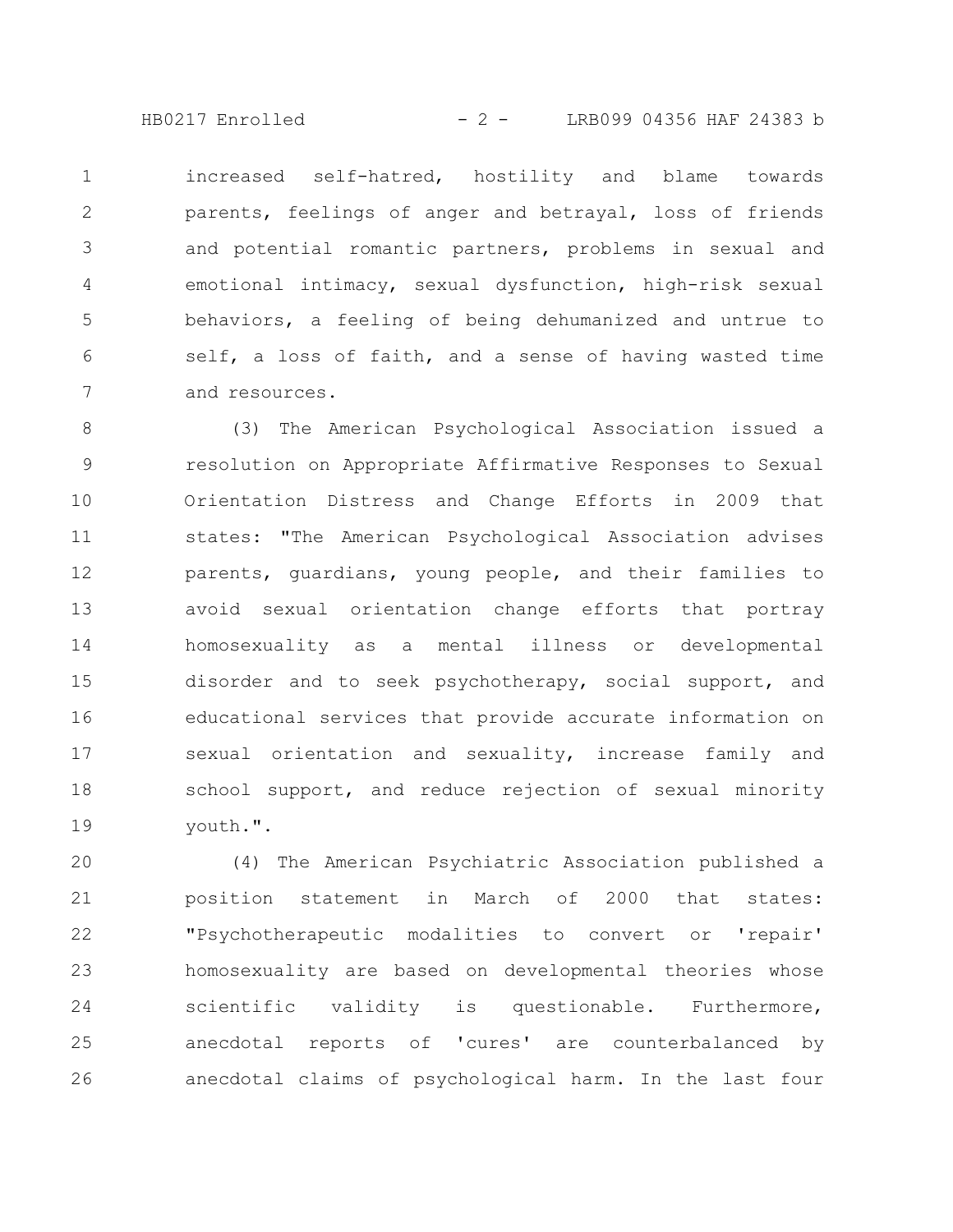HB0217 Enrolled - 3 - LRB099 04356 HAF 24383 b

decades, 'reparative' therapists have not produced any rigorous scientific research to substantiate their claims of cure. Until there is such research available, the American Psychiatric Association recommends that ethical practitioners refrain from attempts to change individuals' sexual orientation, keeping in mind the medical dictum to first, do no harm. The potential risks of reparative therapy are great, including depression, anxiety and self-destructive behavior, since therapist alignment with societal prejudices against homosexuality may reinforce self-hatred already experienced by the patient. Many patients who have undergone reparative therapy relate that they were inaccurately told that homosexuals are lonely, unhappy individuals who never achieve acceptance or satisfaction. The possibility that the person might achieve happiness and satisfying interpersonal relationships as a gay man or lesbian is not presented, nor are alternative approaches to dealing with the effects of societal stigmatization discussed. Therefore, the American Psychiatric Association opposes any psychiatric treatment such as reparative or conversion therapy which is based upon the assumption that homosexuality per se is a mental disorder or based upon the a priori assumption that a patient should change his or her sexual homosexual orientation.". 1 2 3 4 5 6 7 8 9 10 11 12 13 14 15 16 17 18 19 20 21 22 23 24 25

26

(5) The American Academy of Pediatrics published an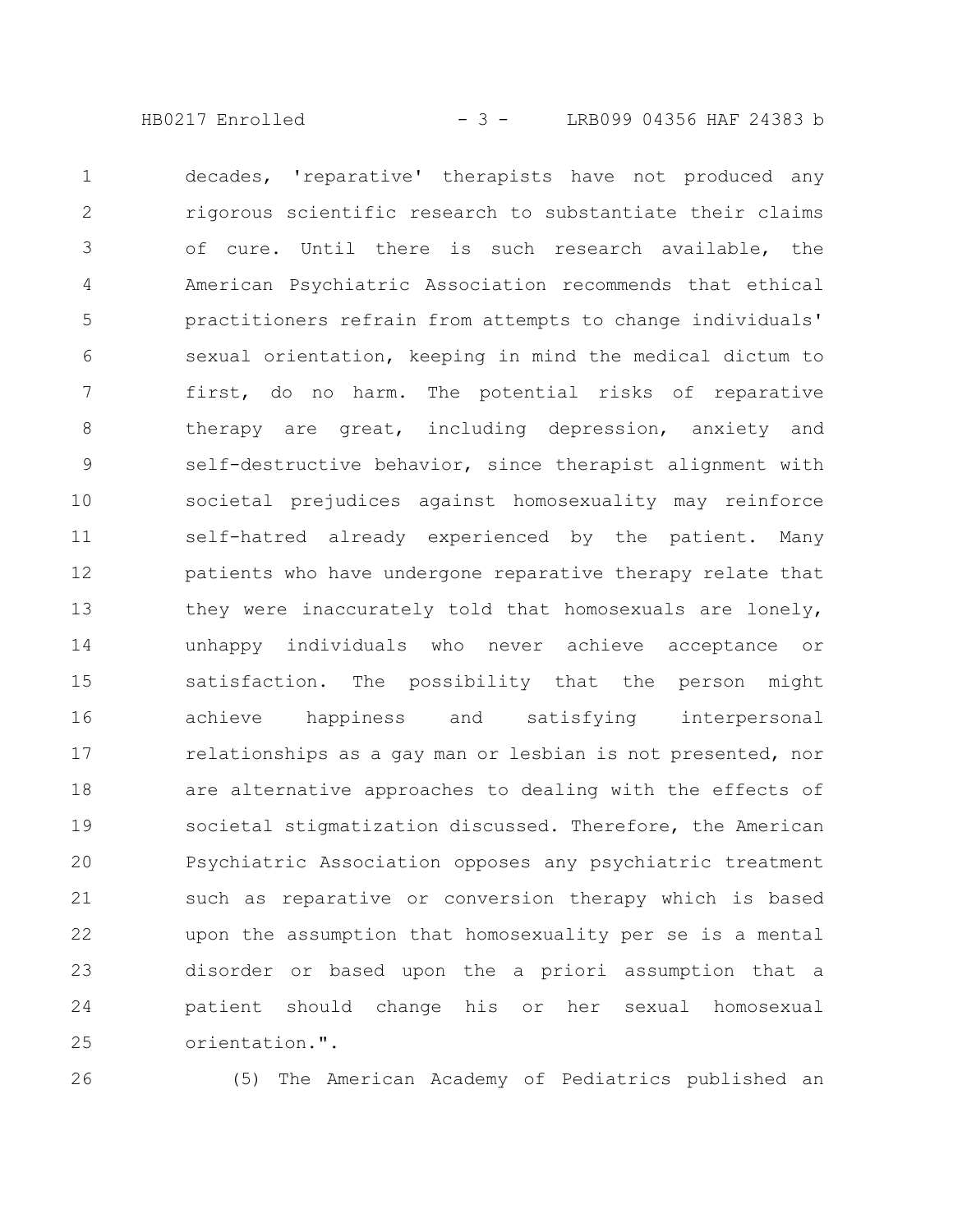HB0217 Enrolled - 4 - LRB099 04356 HAF 24383 b

article in 1993 in its journal, Pediatrics, that states: "Therapy directed at specifically changing sexual orientation is contraindicated, since it can provoke guilt and anxiety while having little or no potential for achieving changes in orientation.". 1 2 3 4 5

(6) The American Medical Association Council on Scientific Affairs prepared a report in 1994 that states: "Aversion therapy (a behavioral or medical intervention which pairs unwanted behavior, in this case, homosexual behavior, with unpleasant sensations or aversive consequences) is no longer recommended for gay men and lesbians. Through psychotherapy, gay men and lesbians can become comfortable with their sexual orientation and understand the societal response to it.". 6 7 8 9 10 11 12 13 14

(7) The National Association of Social Workers prepared a policy statement in 1997 that states: "Social stigmatization of lesbian, gay, and bisexual people is widespread and is a primary motivating factor in leading some people to seek sexual orientation changes. Sexual orientation conversion therapies assume that homosexual orientation is both pathological and freely chosen. No data demonstrates that reparative or conversion therapies are effective, and, in fact, they may be harmful.". 15 16 17 18 19 20 21 22 23

(8) The American Counseling Association Governing Council issued a position statement in April, 1999 that states: "We oppose the promotion of 'reparative therapy' as 24 25 26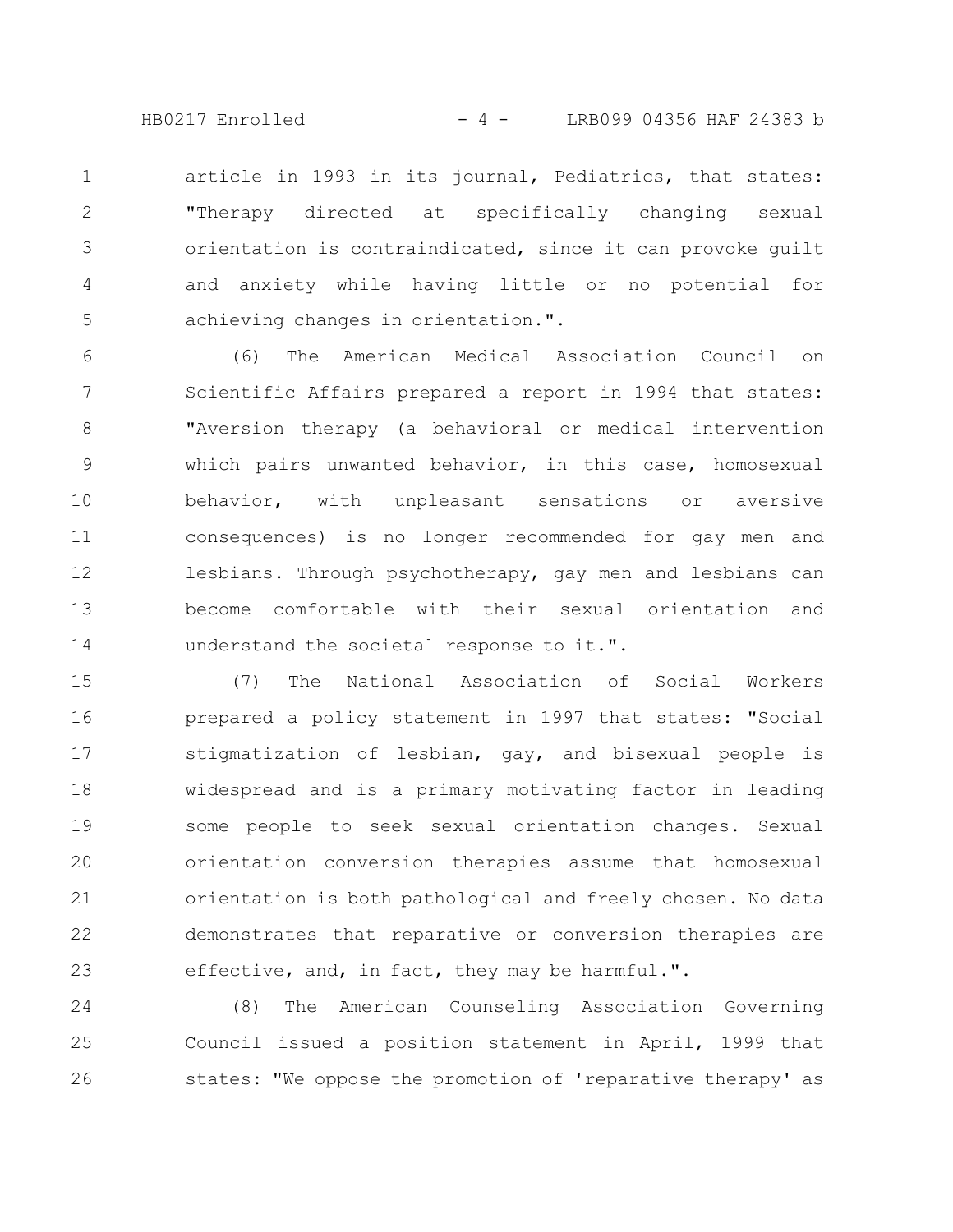HB0217 Enrolled - 5 - LRB099 04356 HAF 24383 b

1

a 'cure' for individuals who are homosexual.".

(9) The American Psychoanalytic Association issued a position statement in June, 2012 on attempts to change sexual orientation, gender, identity, or gender expression that states: "As with any societal prejudice, bias against individuals based on actual or perceived sexual orientation, gender identity or gender expression negatively affects mental health, contributing to an enduring sense of stigma and pervasive self-criticism through the internalization of such prejudice. Psychoanalytic technique does not encompass purposeful attempts to 'convert', 'repair', change or shift an individual's sexual orientation, gender identity or gender expression. Such directed efforts are against fundamental principles of psychoanalytic treatment and often result in substantial psychological pain by reinforcing damaging internalized attitudes.". 2 3 4 5 6 7 8 9 10 11 12 13 14 15 16 17

(10) The American Academy of Child and Adolescent Psychiatry published an article in 2012 in its journal, Journal of the American Academy of Child and Adolescent Psychiatry, that states: "Clinicians should be aware that there is no evidence that sexual orientation can be altered through therapy, and that attempts to do so may be harmful. There is no empirical evidence adult homosexuality can be prevented if gender nonconforming children are influenced to be more gender conforming. Indeed, there is no medically 18 19 20 21 22 23 24 25 26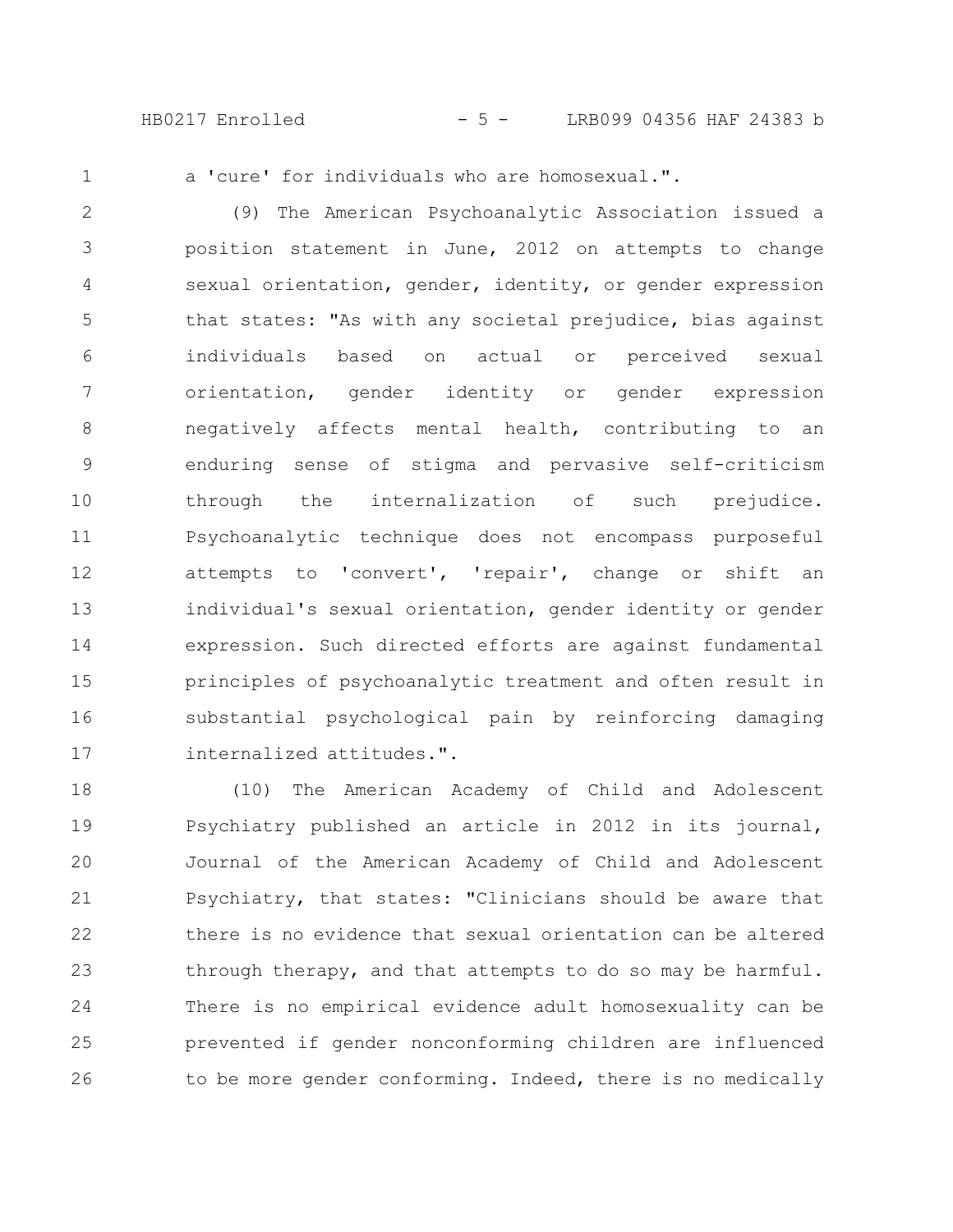HB0217 Enrolled - 6 - LRB099 04356 HAF 24383 b

valid basis for attempting to prevent homosexuality, which is not an illness. On the contrary, such efforts may encourage family rejection and undermine self-esteem, connectedness and caring, important protective factors against suicidal ideation and attempts. Given that there is no evidence that efforts to alter sexual orientation are effective, beneficial or necessary, and the possibility that they carry the risk of significant harm, such interventions are contraindicated.". 1 2 3 4 5 6 7 8 9

(11) The Pan American Health Organization, a regional office of the World Health Organization, issued a statement in May, 2012 that states: "These supposed conversion therapies constitute a violation of the ethical principles of health care and violate human rights that are protected by international and regional agreements.". The organization also noted that reparative therapies "lack medical justification and represent a serious threat to the health and well-being of affected people.". 10 11 12 13 14 15 16 17 18

(12) Minors who experience family rejection based on their sexual orientation face especially serious health risks. In one study, lesbian, gay, and bisexual young adults who reported higher levels of family rejection during adolescence were 8.4 times more likely to report having attempted suicide, 5.9 times more likely to report high levels of depression, 3.4 times more likely to use illegal drugs, and 3.4 times more likely to report having 19 20 21 22 23 24 25 26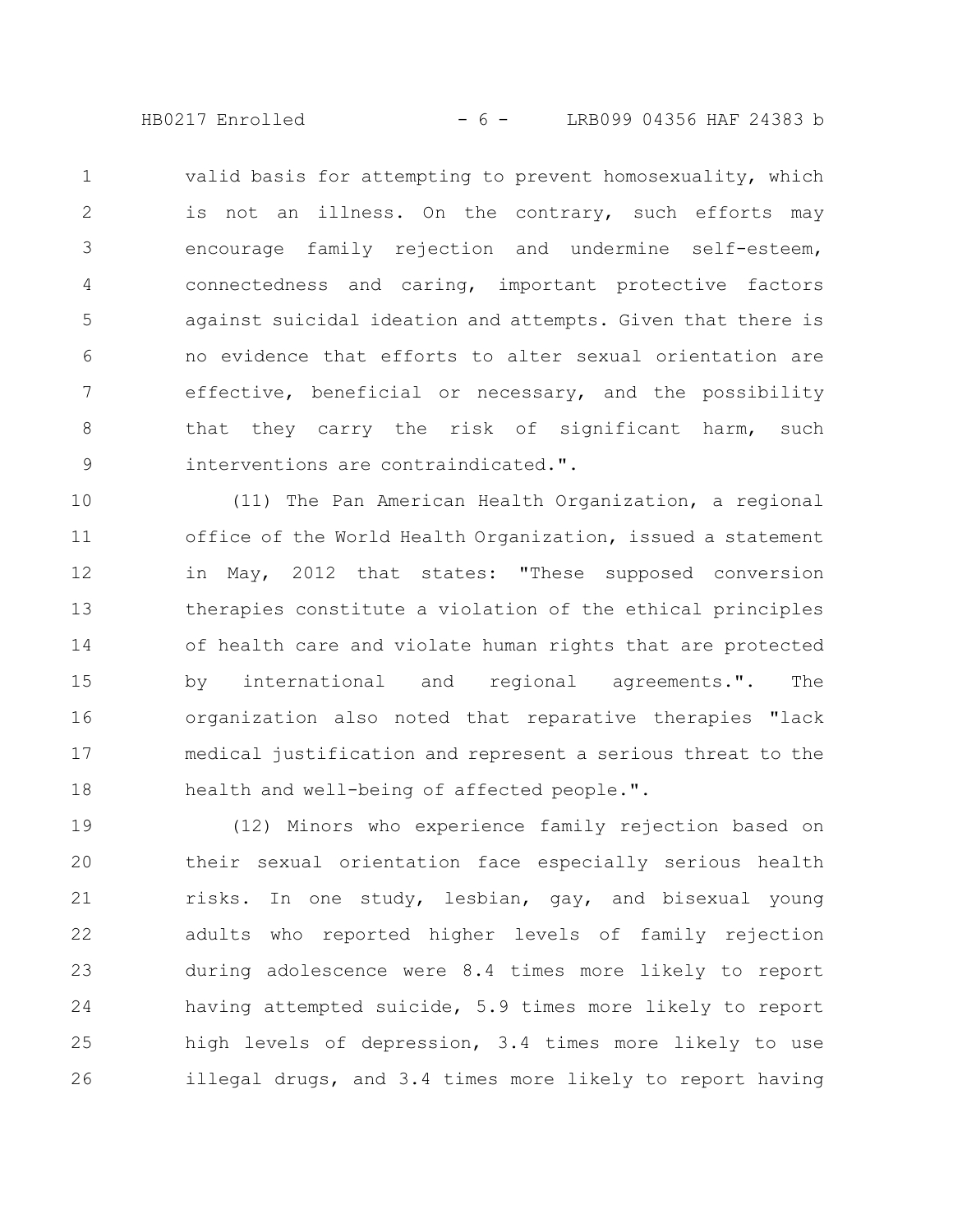HB0217 Enrolled - 7 - LRB099 04356 HAF 24383 b

engaged in unprotected sexual intercourse compared with peers from families that reported no or low levels of family rejection. This is documented by Caitlin Ryan et al. in their article entitled Family Rejection as a Predictor of Negative Health Outcomes in White and Latino Lesbian, Gay, and Bisexual Young Adults (2009), 123 Pediatrics 346. 1 2 3 4 5 6

(13) Illinois has a compelling interest in protecting the physical and psychological well-being of minors, including lesbian, gay, bisexual, and transgender youth and in protecting its minors against exposure to serious harms caused by sexual orientation change efforts. 7 8 9 10 11

Section 10. Purpose. The purpose of this Act is to protect lesbian, gay, bisexual, and transgender youth from sexual orientation change efforts, also known as conversion therapy. 12 13 14

Section 15. Definitions. For the purposes of this Act: "Mental health provider" means a clinical psychologist licensed under the Clinical Psychology Licensing Act; a school psychologist as defined in the School Code; a psychiatrist as defined in Section 1-121 of the Mental Health and Developmental Disabilities Code; a clinical social worker or social worker licensed under the Clinical Social Work and Social Work Practice Act; a marriage and family therapist or associate marriage and family therapist licensed under the Marriage and Family Therapy Licensing Act; a professional counselor or 15 16 17 18 19 20 21 22 23 24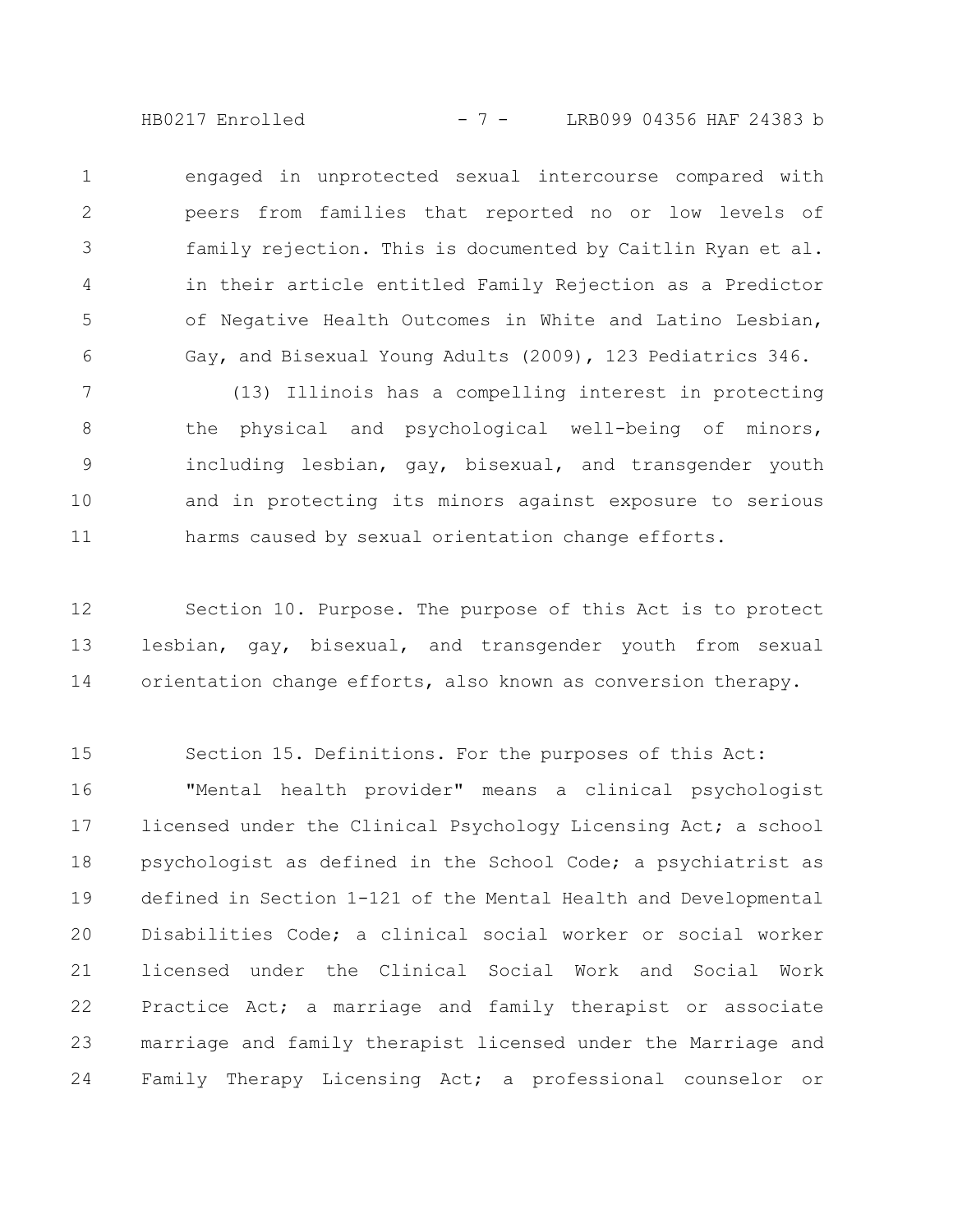- 8 -HB0217 Enrolled LRB099 04356 HAF 24383 b

clinical professional counselor licensed under the Professional Counselor and Clinical Professional Counselor Licensing and Practice Act; or any students, interns, volunteers, or other persons assisting or acting under the direction or guidance of any of these licensed professionals. 1 2 3 4 5

"Sexual orientation change efforts" or "conversion therapy" means any practices or treatments that seek to change an individual's sexual orientation, as defined by subsection (o-1) of Section 1-103 of the Illinois Human Rights Act, including efforts to change behaviors or gender expressions or to eliminate or reduce sexual or romantic attractions or feelings towards individuals of the same sex. "Sexual orientation change efforts" or "conversion therapy" does not include counseling or mental health services that provide acceptance, support, and understanding of a person without seeking to change sexual orientation or mental health services that facilitate a person's coping, social support, and gender identity exploration and development, including sexual orientation neutral interventions to prevent or address unlawful conduct or unsafe sexual practices, without seeking to change sexual orientation. 6 7 8 9 10 11 12 13 14 15 16 17 18 19 20 21

Section 20. Prohibition on conversion therapy. Under no circumstances shall a mental health provider engage in sexual orientation change efforts with a person under the age of 18. 22 23 24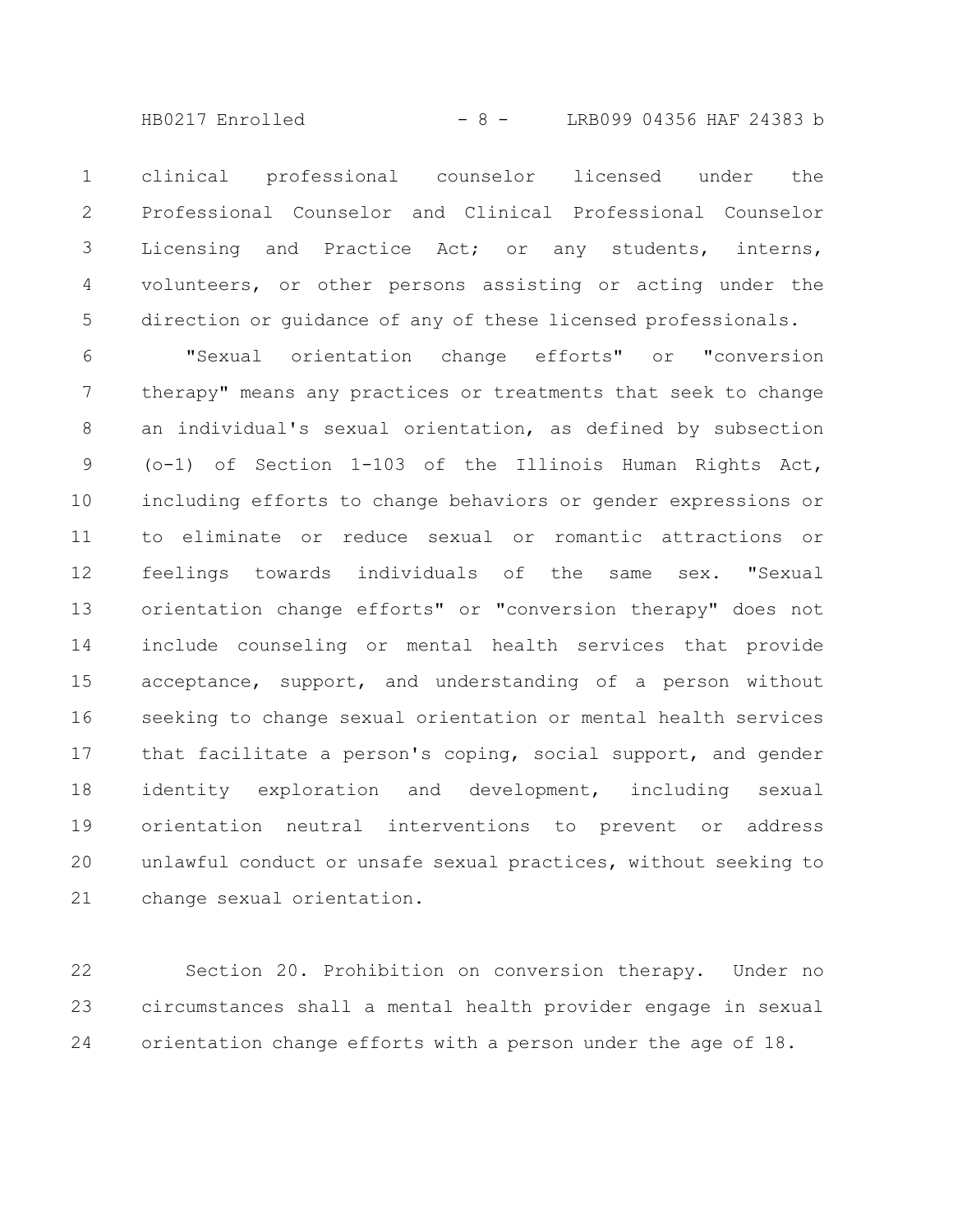HB0217 Enrolled - 9 - LRB099 04356 HAF 24383 b

Section 25. Advertisement and sales; misrepresentation. No person or entity may, in the conduct of any trade or commerce, use or employ any deception, fraud, false pretense, false promise, misrepresentation, or the concealment, suppression, or omission of any material fact in advertising or otherwise offering conversion therapy services in a manner that represents homosexuality as a mental disease, disorder, or illness, with intent that others rely upon the concealment, suppression, or omission of such material fact. A violation of this Section constitutes an unlawful practice under the Consumer Fraud and Deceptive Business Practices Act. 1 2 3 4 5 6 7 8 9 10 11

Section 30. Discipline. Any sexual orientation change efforts attempted on a person under the age of 18 by a mental health provider may be considered unprofessional conduct. Mental health providers found to have engaged in a sexual orientation change effort on a patient under the age of 18 may be subject to discipline by the licensing entity or disciplinary review board with competent jurisdiction. 12 13 14 15 16 17 18

Section 90. The Consumer Fraud and Deceptive Business Practices Act is amended by changing Section 2Z as follows: 19 20

(815 ILCS 505/2Z) (from Ch. 121 1/2, par. 262Z) Sec. 2Z. Violations of other Acts. Any person who knowingly 21 22

violates the Automotive Repair Act, the Automotive Collision 23